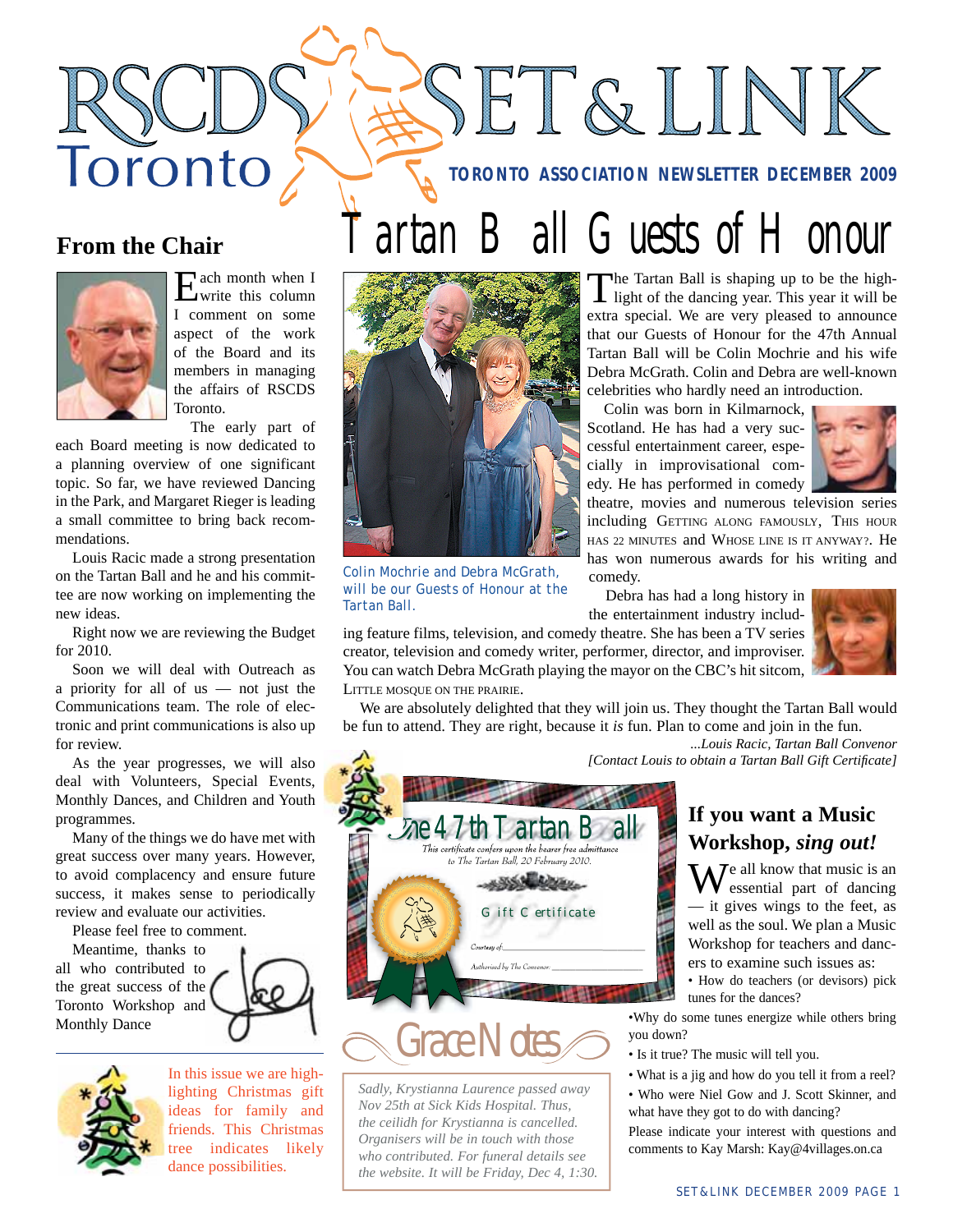# January Dance

| Date:                           | Saturday, January 9, 2010                 |          |         |  |
|---------------------------------|-------------------------------------------|----------|---------|--|
| Time:                           | $8:00 - 10:30$ p.m.                       |          |         |  |
| Place:                          | Crescent School, 2365 Bayview Avenue      |          |         |  |
| Music:                          | Bobby Brown & The Scottish Accent         |          |         |  |
| Hosts:                          | • Humbercrest • Newtonbrook • Scarborough |          |         |  |
| Well Done Jack<br>29/3<br>18x32 |                                           |          |         |  |
| Dalkeith's Strathspey           |                                           | S 8 x 32 | 9/6     |  |
| Angus MacKinnon's Hornpipe      |                                           | R 8 x 32 | Dickson |  |
| The Wild Geese t                |                                           | J8x32    | 24/3    |  |

| The Silver Strathspey                                                  | S 8 x 32 | 44/3        |
|------------------------------------------------------------------------|----------|-------------|
| <b>General Stuart's Reel</b>                                           | R 8 x 32 | 10'3        |
| Interval                                                               |          |             |
| The Gilly Flower                                                       | J8x32    | 36/8        |
| Sir James Baird's Strathspey                                           | S 8 x 32 | R. Campbell |
| Johnnie's Welcome Hame *                                               | R 8 x 40 | 32/1        |
| Follow Me Home                                                         | J 8 x 32 | 38/3        |
| The Village Reel t                                                     | S 6 x 32 | 20/4        |
| Swiss Lassie                                                           | R 8 x 32 | 39/1        |
| Extras                                                                 |          |             |
| A Trip to Glasgow                                                      | J 6 x 32 | Leaflet/21  |
| * indicates Tartan Ball dances.<br>t Dances that will be briefed only. |          |             |

Hand sanitizers will be available at Monthly Dances.

## **Wear one and start a conversation!**

Shirts with our



new outreach logo are here — just in time for giftgiving to yourself or to your friends. Wear them with pride to the gym, tennis games, shopping, or any other activity where you can start a conversa-



price of \$30 (incl. tax)

tion about dancing.

There is a choice of *Margaret Rieger and Jean Lindsay*  ten colours. At the special *showed off their new polo shirts at the Toronto Workshop in November.*

they are a real bargain. Shirts at this price will be available at the December Monthly Dance. But don't wait 'til then: contact Carole Bell, 416-221-1201 *carolewbell@sympatico.ca* or Muriel Nicoll, 416-439-3293 *rodfnicoll@rogers.com*

# 50-50 Draw

Proceeds for the 50/50 draws held at Monthly Dances support Dancing In The Park. At the dance on November 14, Margot Mackay won \$126. Margo is enthusiatically enrolled in Beginner classes at Eastminster.



# Special Events

## Calvin Christmas Dance

#### Tuesday, December 8, 2009 @ 7:30 p.m.

Dance to the music of Don Bartlett at Calvin Presbyterian Church, 26 Delisle Ave (Yonge and St Clair) The cost is \$10 and includes refreshments. Contact Ken Adamson at 416-763-0073 or ken.adamson@sympatico.ca

### Scarborough Christmas Dinner Dance Monday, December 14, 2009

Join Scarborough SCD for this popular annual Christmas dinner dance. We'll have wonderful music by Bobby Brown & The Scottish Accent. At Q-SSIS Banquet, 3474 Kingston Road. Tickets are \$45 from Marie Duncan, 416-266-3377.

## Glenview Christmas Party & Dance Wednesday, December 16, 2009 @ 8 p.m.

Join Glenview and enjoy the music of Fred Moyes for the annual Christmas dance at Glenview Presbyterian Church, 1 Glenview Avenue, Toronto. Yonge St. (west side) south of Lawrence Ave. (enter church by side door on Glengrove Avenue). Tickets: \$15 at the door. www.glenviewscd.org/ christmasdanceparty.htm

#### Erin Mills Christmas Dance Friday, December 18, 2009 @ 8 p.m.

The Erin Mills Group invites you to take a break from Christmas shopping to attend the Christmas Dance celebrating "Homecoming Scotland 2009" at Cooksville United Church. "The Reel Thing" will provide the music. Tickets are \$15. Further details from the Hamiltons: 905-566-9599.

### Erin Mills Hogmanay Ball December 31, 2009

Erin Mills' traditional Hogmanay Ball will be held at historic Clarke Hall in Port Credit. We start with a wine reception at 7.30 p.m. and then dance to the music of Bobby Brown & The Scottish Accent from 8:00 until midnight. \$60 per person includes wine, punch, tea, coffee and snacks mid-evening. Contact Keith Bark 905-822- 1707; barkk@rogers.com

## Glenview's Tartan Ball Practices February 10 & 17, 2010 @ 8.00 p.m.

Glenview will host two evening practices for the 2010 Tartan Ball. All are welcome to join us for great dancing and enjoyable sweets. At Glenview Presbyterian Church, (see directions above).Glenview members \$5; non-members \$6. www.glenviewscd.org

## 25th Anniversary West End Workshop March 27, 2010

Watch for registration information to follow.



Mark your calendar now and plan to join us for the 25th Annual West End Workshop, at Turner Fenton Secondary School, Brampton. Teachers: Elinor Vandergrift, Jody Williams, Alicia Manson. Musicians: Bobby Brown, Laird Brown, Don Bartlett. Classes morning and afternoon, hot lunch, and a tea dance after the workshop.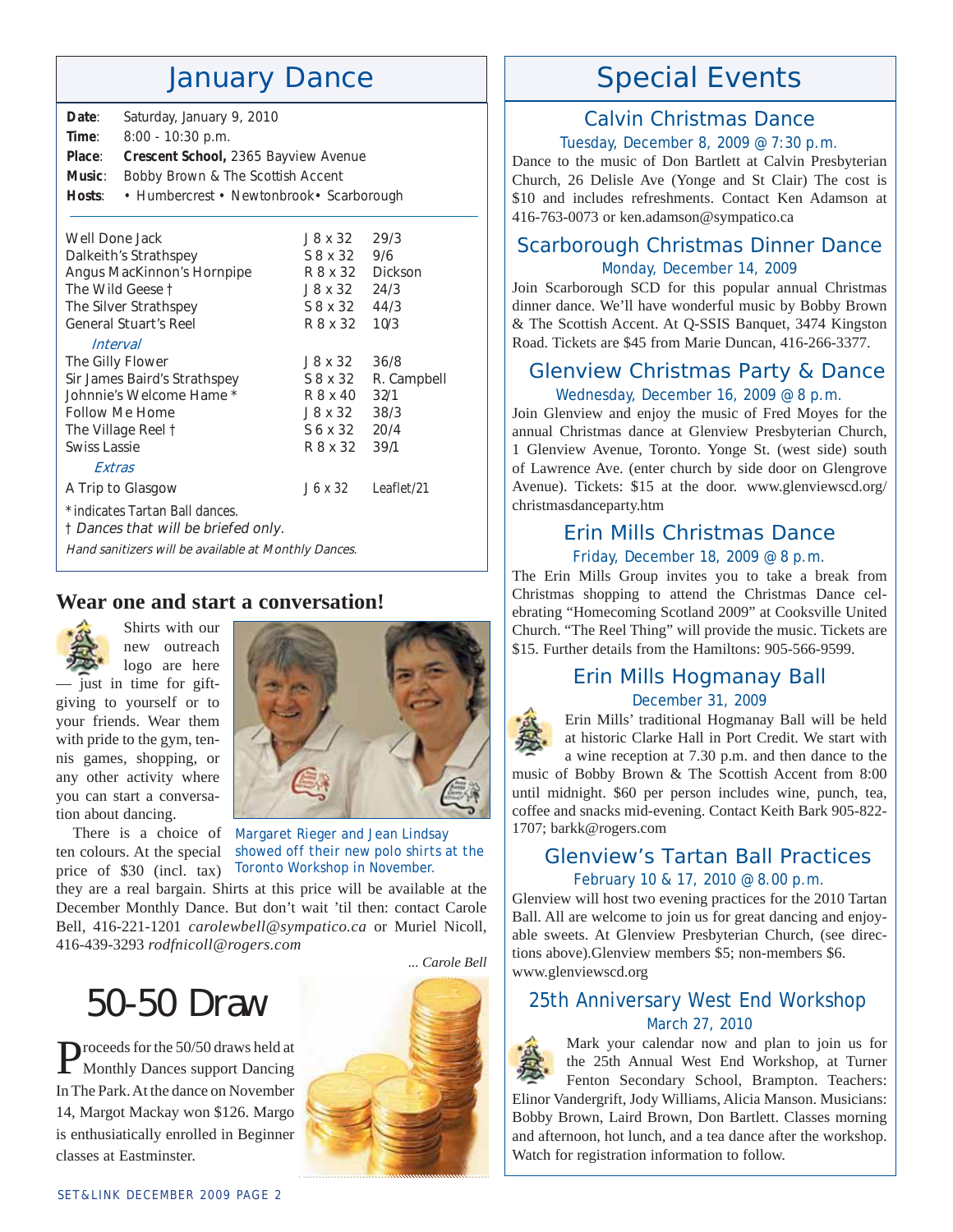### **If It's Tuesday, This Must Be Arran**

What do the Arran ferry, Dunnotar Castle, the Glenfinnan Monument, and Auchtermuchty have in common? These are places where we danced in Scotland on the Dancing in Castles II trip led by Carole Skinner and Stewart Bennett.

Where else (and I freely admit my bias) could you find such stunning scenery for dancing? Over two weeks, we danced in a dozen locations, starting soon after we landed. We did *The Homecoming* in the superb walled garden at Culzean Castle ... in the rain. How Scottish is that? We even danced *Mairi's Wedding* on the ferry to Arran.

At the Ballachulish Hotel, Oban dancers joined us for a ceilidh, along with piper John MacCallum, who told a joke, piped a tune, told another joke, piped another tune ... you get the idea. That night we danced *That's the Ticket, Durham Dram, Miss Gibson's Strathspey*, and *Bobby Brown's Canadian Breakdown*. Even our bus driver, Dean Spencer, joined in with his amazing banjo and his George Formby tunes.

At the historic Glenfinnan Monument, we danced *The Clansmen* in the cold and wind. In the tiny town of Kenmore along Loch Tay,



we did the *Durham Dram* at the Kenmore Hotel (1572), the oldest in Scotland. On our way to Falkland Palace, we danced *Flowers of Edinburgh* in front of Sir Jimmy Shand's sculpture in Auchtermuchty. But probably one of the most breathtakingly beautiful places was Dunnottar Castle near

Aberdeen, where we danced *The Blooms of Bon Accord.* One place we didn't dance was on the Jacobite Steam Train; we were too busy looking at the spectacular scenery.



*There was a wee chill in the air as we danced at Dunnottar Castle*

The Dundee dance was a trip highlight. Joined by Perth and Dundee dancers, we did reels and strathspeys, jigs and hornpipes, including *Alltshellach, James Senior of St. Andrews, Culla Bay,* and *Starry-Eyed Lassie*, to name a few. The evening – and the trip – ended much too soon.

*... Marie Anne Miller*

*Note: This too-brief article doesn't do the trip justice, but if you ask any of the people who went, they'll happily share the trip with you. MM*

#### **Recognizing Volunteers: Brenda Hurst**

*This is the first in a series honouring volunteers. If you have a suggestion for this series, contact Tom Clark at 416.225-5222 tom.clark@kos.net* Some people just work away over the years in several places and It adds up to giving a lot for Scottish Country Dancing. Brenda

Hurst is one of these people.

Brenda finished four years as our secretary in Toronto at last April's AGM. Members will recognize Brenda helping at the signin table at monthly dances – most recently selling 50-50 lottery tickets to raise funds for one of her causes – Dancing in the Park. Others in Toronto know her from her frequent dancing with the Toronto Association Demo Pool since it started. Brenda also dances with several Toronto groups – including Hillcrest, Glenview, Trinity, and Erin Mills. She supports many events around town and out of town.

Those who know her as secretary with the Toronto Association Board recognize fairness was always a prime consideration, in addition to hard-working, enthusiastic and amazingly well-organized. As someone said, "at times she would cut through to the heart of the matter. We would all be tossing around a subject at a Board meeting without a lot of insight and, suddenly, Brenda would make a statement – another point of view – and we'd all say "You're right, let's do that!" Her insights into a wide range of the associations' activities came from her work with associations in other cities before she settled in Toronto.

Brenda has supported the inclusion of beginners and newcomers at dances and has worked to ensure that seasoned dancers could also enjoy the events. She collaborated with those who proposed a nominee for the international society's scroll of honour, and was instrumental in assisting in assembling and editing the required information.

Brenda also promoted Scottish dancing in her association with the first Montreal class when it started in 1955, subsequently becoming a founding member of the Montreal Branch when it was

formed in 1958. She remained an active dancer and member there, serving as Branch Chair in 1987-88, until she moved to Ottawa in 1989 where she danced until she moved to Toronto. Over the years she has kept



in touch with the *Brenda Hurst, second from right, helping to*  other branches and *cut the cake at Montreal's 50th celebration.* joined them in major annual dances.

Lots of dancers in Eastern Canada have a big thank you to pass on to Brenda Hurst for her passion for dancing and her ability at committee work. Thanks Brenda.

*... Tom Clark*

## **Christmas Gift Suggestions...**

- TAC Summer School, August 8 15
- RSCDS Summer School, St. Andrews, Scotland
- Monthly Dance Gift Certificates
- West End Workshop Certificate
- Toronto Workshop Certificate
- Ceilidh Class or Beginner Class Certificates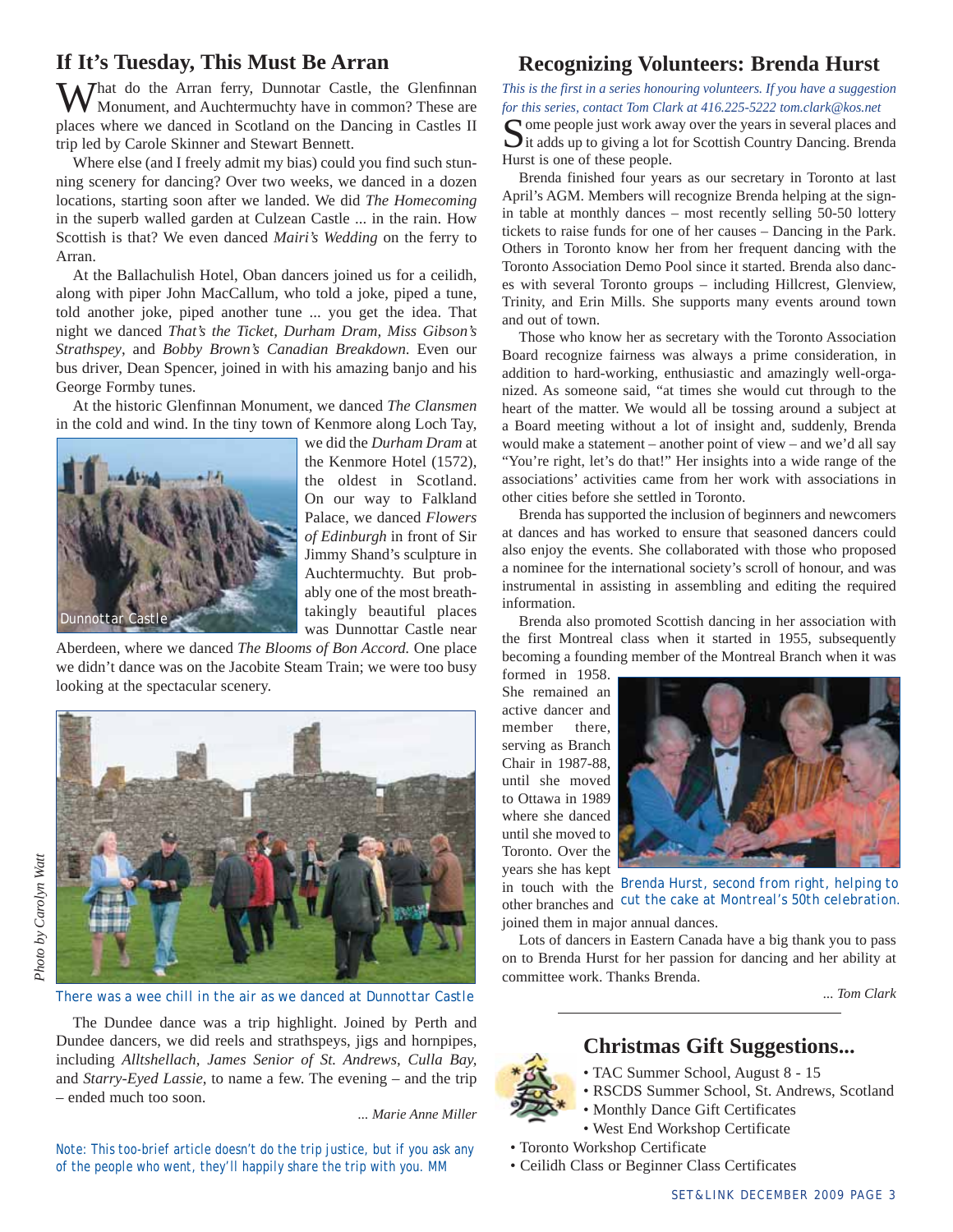# Dance Etiquette: Talking During the Briefing



*Have you got a pet peeve or perplexing puzzle you'd like Carole to talk about? Contact Carole at 416-386-1620 or carolebskinner@aol.com* 

There is nothing worse for a teacher or an MC to have to deal with than dancers talking while a dance is being briefed. In the first place, it is extremely bad manners, but, more importantly, your talking may distract someone who really needs the briefing to get through the dance. Many times the person briefing the dance loses his or her place because of noise from the floor. Briefing a dance is not easy, no matter how well some folks do it. If you don't believe

me, ask your teacher to give you a chance to brief a dance (and that's among friends). Dancing is unquestionably social, but there is a time and a place for everything, and while a dance is being briefed is not the time to get caught up on gossip with your neighbour or partner. If we all think of others around us, we will create a better dancing experience.

 *. . .Carole Skinner*

## **Tom Clark Reports on the "Get Together"**



On October 25 eighteen representatives of 12 social groups, and branch classes, met with 6 Board members for a get-together aimed at maintaining liaison. Board Vice Chair Margaret Rieger chaired the meeting. Chair James Graham was absent at a family funeral. Here is a summary of the discussion.

• The policy for those dealing with children, youth and other vulnerable groups is in place and available. Toronto Branch now has an agreement to get a police check if asked.

Membership is down 20 from last year at this time. A survey of social groups focused on retention of new members. About half

the social groups replied and 51 out of 255 dancers were newcomers. Groups attracted members from Beach Celtic festival, ads, word of mouth, welcoming beginners. There was an offer of help for follow-up with past members.

- Scotland at the November AGM moved away from last year's New Zealand proposal for a dual membership fee. This year's AGM focused on "housekeeping". The fee question may be discussed prior to the AGM.
- Monthly dances are back on the second Saturday of the month. There will be a repeat of a night with briefed-only dances in April. There are four Level 1 classes across the city (a new one at Grace Church in the East), one Level 2 and one Level 3. The Board will keep Dancing in the Park, but will find ways of dealing with the high costs sustained as a result of adverse weather. This year's Tartan Ball aims to be special. Few places can put on an occasion with this splendour. Promote it!
- Special Events will host a Festival of Dance May 1, 2010. The Association will help RSCDS Scotland select dances for Book #46. A Youth Weekend is planned for 2011. Ceilidh Classes are one Friday a month. A live music Ceilidh dance has been tried.
- Financing faces an impending HST tax which adds a provincial 8% tax everywhere we pay the 5% GST, including event tickets but excluding membership. Toronto Association pays insurance for social groups. The latest interpretation bases the insurance on the number of participants – bodies present– not on the membership.
- Outreach aims to reach a balance where newcomers replace those who cease to be dancers. "Sowing seeds" occurs in many ways but especially word of mouth. The new outreach logo will be used on dance shirts and our new brochures – making outreach easy.
- The Board will be less formal with social group visits. There will be no speech unless the social group asks. The visit can be noted so that dancers can raise any issues with the Board member. Of course, social groups may invite Board members to visit as they wish!

*...Submitted by Tom Clark, Social Group Liaison/Volunteers*

## Sunday Afternoons at Broadlands

#### 2:00 - 4:00 p.m.

#### \$5 for members; \$8 for non-members**.**

**December 6**: Deirdre MacCuish Bark will introduce dances from the Ruthven collection of Rob Sargent, a dancer/devisor who lives near Inverness in the north of Scotland, plus some other dances gleaned from this summer's wanderings through North America and Europe. The music of Colin Dewar will be used.

**December 13**: Keith Bark will teach a selection of lively demanding dances, including both old and modern dances involving traditional and new formations. As with all Scottish Country dancing, it will be enjoyable but both your brain and body will be taxed.

*Broadlands Community Centre is in Don Mills, 19 Castlegrove Blvd. Check the website for a link to a map.* 

Ceilidh classes **Jan 15 • Feb 12 • Mar 12 • Apr 9** 

**Fridays: 7:30 - 9:30 p.m.** St. Leonard's Anglican Church, 25 Wanless Ave.

Every ceilidh class has brought in new faces to experience the joy of Scottish dancing. You can help by attending, to be a strong partner, or by bringing a non-dancing friend. Ceilidh is also great for those in Beginner Classes to dance just for the fun



of it. A gift certificate to a full season of Ceilidh would be a very different, and reasonably-priced

gift for a friend or colleague. Ceilidh leader, Keith Bark assures us the evenings will be lively and fun. Adults \$8, Youth: \$2.

Info: Deirdre MacCuish Bark 905.822-1707, barkd@rogers.com or Carole Bell carolewbell@sympatico.ca 416.221-1201.



*Dancers kicking up their heels at the October ceilidh.*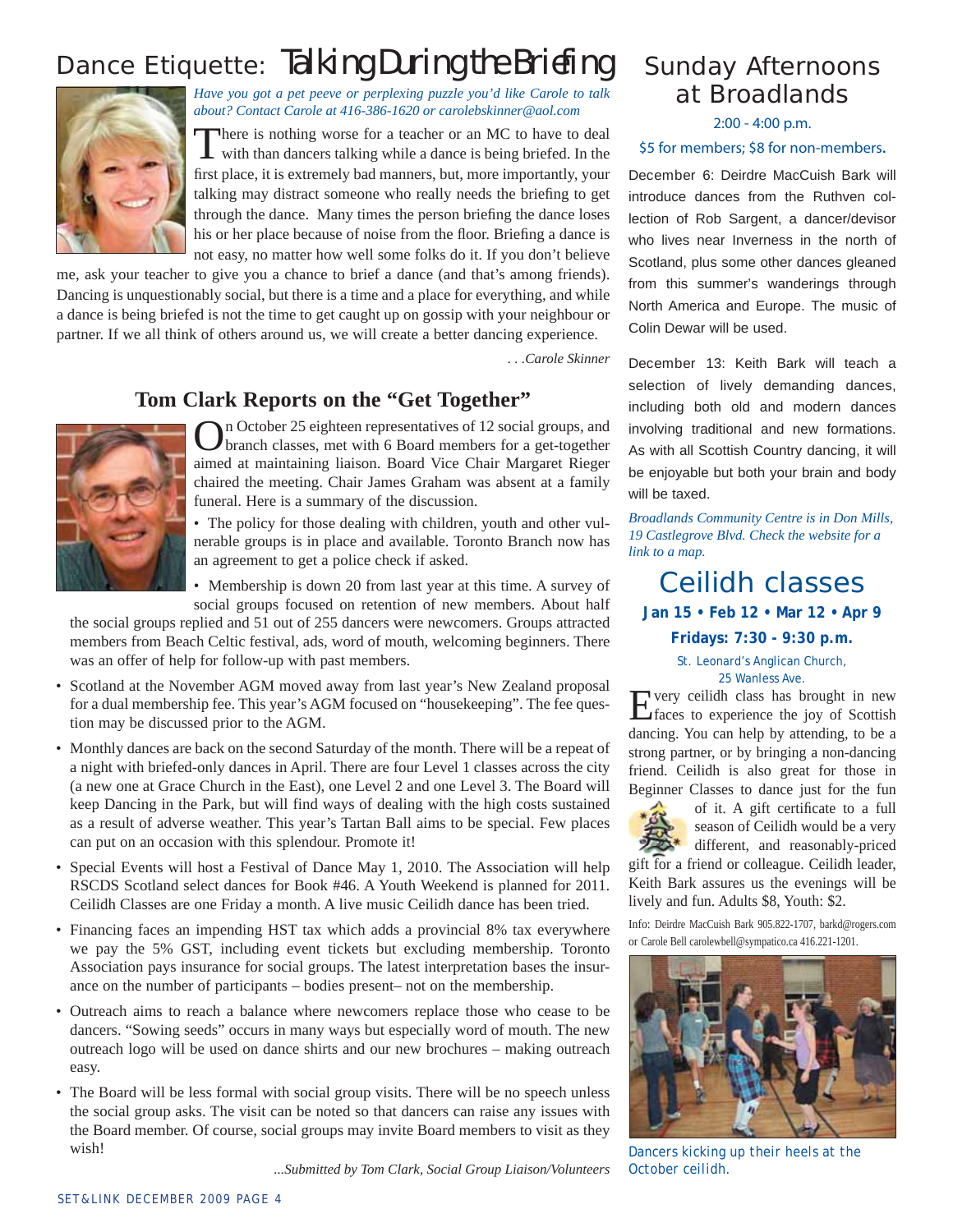## **What's In A Name?** *Flowers of Edinburgh*



 $\mathbf{W}^{\text{e're back, having missed last month. At the deadline, I was with family in Kingsise}$ enjoying the surrounding Cairngorms. Now let's get on with this floral tribute...

Ah! *The Flowers of Edinburgh*! Imagine strolling on a fine summer's day through an empty loch, now the beautiful park that runs parallel to Princes Street, overlooked by the castle. Is this a floral tribute that perhaps gives some strong competition to Aberdeen's Blooms of Bon Accord?....or a beautiful panorama that certainly

deserves to have a dance devised in its honour? Well, let's not be too hasty! If we transport ourselves back to Edinburgh two or three hundred years ago, "Athens of the North" it certainly was not. Carefully picking one's way through the sewage of Edinburgh's unpaved streets among the tenements

could be a hazardous undertaking, especially when the St. Giles Cathedral clock struck the evening hour of ten. That was the signal for the upper-floor tenement windows to be thrown open. Then, to shouts of "Gardy-loo", each home's liquid refuse in buckets, basins, and chamber pots was tipped out into the streets below. Suffice to say, in-house plumbing of any kind did not exist in those more primitive times. Edinburgh diarist James Boswell referred to this as the "evening effluvia", although the locals preferred the expression the "Flowers of Edinburgh".

Gardy-Loo? It was derived from the French *garde a` l'eau* (beware of the water), or perhaps, *gardez l'eau*. These days we would probably say "heads up". In 1750, dashing to the shelter of the nearest doorway, instead of trying to dance a poussette, would have been the most sensible course of action.

That said, whatever its history, let's enjoy the ever-popular reel *Flowers of Edinburgh*, which will be included in the December Family Christmas Program. *...Barry Pipes, mccallum.pipes@sympatico.ca*

## **Dec 17 — David Grant: Olympic Torch**

Come and cheer on one of our own as he carries the Olympic Torch on its journey to the Vancouver Games.

David will proudly bear the torch along Yonge Street, from Homewood Avenue (south of Centrepoint Mall), south to 6002 Yonge, near Connaught Avenue. Time: 2:06pm.

Gentlemen, you are requested to wear the kilt to show our support, and establish our presence.

David, poor chap, will have to make do with wearing his Olympic Torch Relay uniform.

Note that the end point of David's run is very close to Jinny Bee's Dancewear and Accessories (worth a "snoop"!)





### **Winter Association Classes**

- *Why is this gal smiling? She loves her tartan T and hoodie!* XS to 2XL men & women green, navy, grey, red St. Leonard's Anglican Church 25 Wanless Ave., near Lawrence station LEVEL 1: Mondays, Jan. 4 - Mar. 8. Swansea Town Hall 95 Lavinia Ave., near Runnymede station LEVEL 1: Wednesdays, Jan. 6 - Mar. 10. LEVEL 3: Thursdays, Jan. 7 - Mar. 11. Eastminster United Church 310 Danforth Ave., near Chester station LEVEL 1: Thursdays, Jan. 7 - Mar. 11. LEVEL 2: Thursdays, Jan. 7 - Mar. 11. Grace Presbyterian Church 447 Port Union Rd., Scarborough. LEVEL 1: Mondays, Jan. 4 - Mar. 8 All classes run from 7:30 - 9:30 p.m. Cost is \$80 (GST included). Cheques preferred, payable to RSCDS Toronto. For information contact Sue Ann Bryce, 416-266-5423, sueann2@sympatico.ca
	- $\bullet$  T-shirt \$20
	- Fitted Hoodie \$45 • Unisex Hoodie  $$50$

Carolyn Watt: 905-473-9306 cw@carolynwatt.com